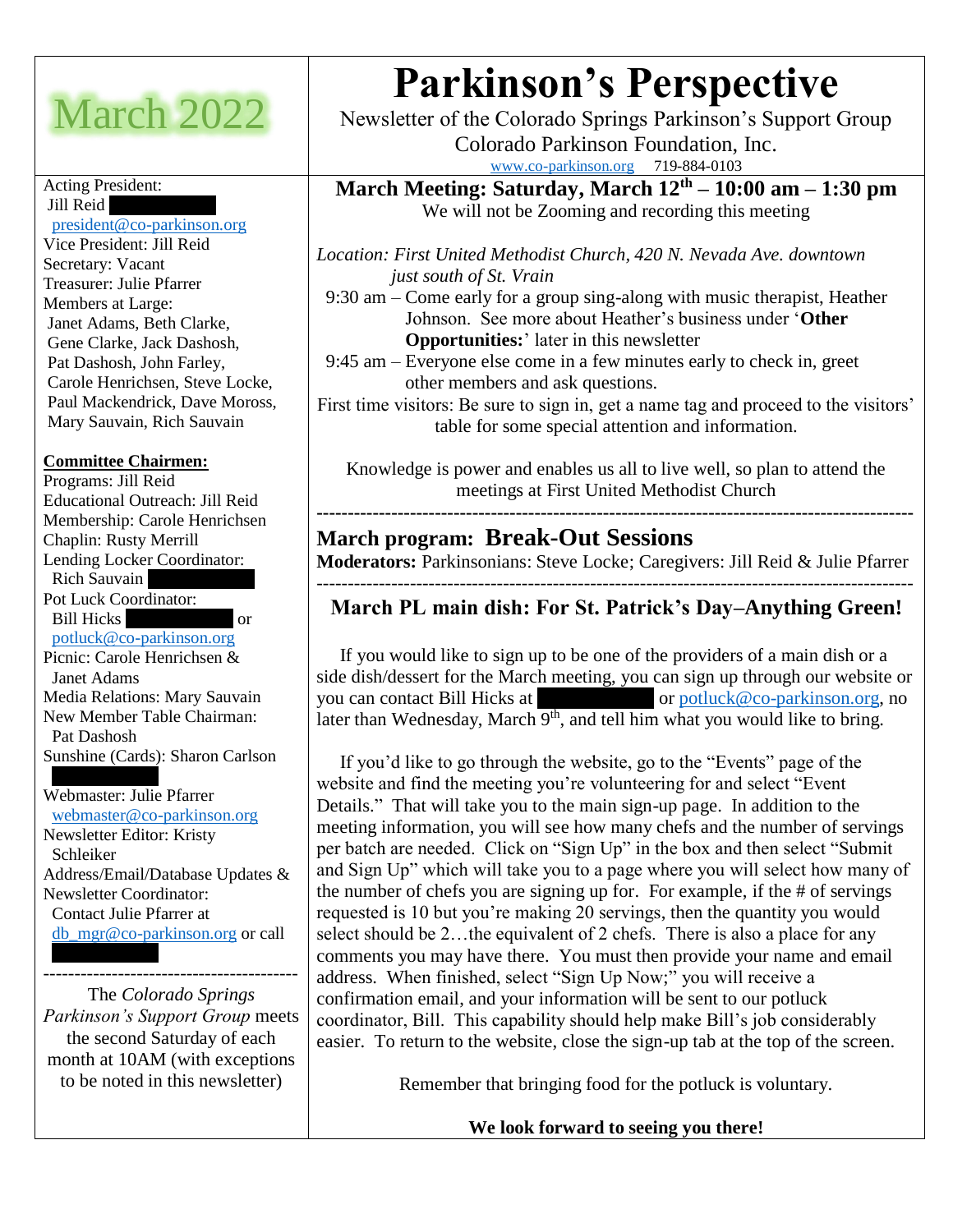#### **PARKINSON'S PERSPECTIVE MARCH 2022 PAGE TWO**

#### **The President's Corner Jill Reid – Acting President, CPF and CSPSG**

We have some exciting news this month: the article on the results of the 12-week study on the effects of the ketogenic diet on Parkinson's symptoms has been published and is available globally. We have put it up on the Colorado Parkinson Foundation website (co-parkinson.org) under the Study tab. Congratulations to all the participants in this study—without you, none of this important research would have happened. According the Dr. Tidman, our lead researcher, the article concerning the results of the expanded 24-week study will be published mid- to late-2022, again globally and available for all to read.

 As we prepare for our first break-out session of the year (the March meeting will be dedicated to this vital activity), I would like to share with you the reasons we do break-out sessions several times each year. While speakers bring us a lot of knowledge about their areas of expertise, break-out sessions, during which the people with Parkinson's meet in one area and their caregivers in another, enable all of us to ask questions and get answers and ideas that are very relevant to where each of us is in our Parkinson's journey. We do this in a very safe and confidential environment, and nothing that is said leaves the room. In my experience, these are our **most important meetings** because we share our knowledge with each other and learn practical solutions to difficult problems from one another. Everyone has the chance to bring up issues that are occurring NOW and find out how others have dealt with them—and there's always someone who has already found good solutions to every issue.

 Julie and I have been around people with Parkinson's (PWPs) since Mom was diagnosed in 1993. Yet, we're always learning more about the disease and its management every time we have break-out sessions. Here's a really great example: A few years back, Julie had found herself in the unwanted role of chauffeur for Ric because he was having difficulty staying in his lane and not running up on the car in front of him. Julie just assumed that she would forever have to take Ric wherever he needed to go, and Ric was understandably feeling the squeeze of dependency—both were unhappy about the situation but neither of them knew there was a solution—until a break-out session, when another caregiver asked if anyone else's PWP was having exactly the same issues as Ric. And, sure enough, someone was and had already found the solution—an affordable car with "lane assist" that kept her husband from drifting into the next lane and from driving too close to the car in front of him. Julie and I had never heard of that technology!! If it hadn't been for that break-out session, we might never have heard about it. Julie and Ric bought a used car with lane assist, and both of them got their independence back.

 BUT we can't have productive break-out sessions unless people attend the meeting in person. Since it's impractical to use Zoom for break-out sessions, I encourage you to join us live for the March meeting. Both rooms where we will meet are quite large and allow people to spread out if they are concerned about COVID-19. Another important reason to attend all of our meetings in person is the socialization that naturally occurs after the guest speaker or break-out session. Many of you have been missing out on this most significant benefit of a support group such as ours. And we've missed being with you!

**----------------------------------------------------------------------------------------------------------------------------------------------------------**

#### **Getting To Know You: Sherry and Alan Whitaker**

Sherry and Alan are recent additions to our support group; Sherry was diagnosed as having PD with Lewy Body Dementia in the spring of 2020. Sherry likens her early experience with PD symptoms to "contact and abduction by Aliens"! She continues, "Basically, I knew something unusual and weird was afoot, but inside, I didn't feel hugely different and I was confused as to how to react and respond".



 The Whitakers view our Support Group as one of several resources they intend to employ to minimize PD's effect on their active life of hiking, dog walking, dancing, fishing, and playing/watching a variety of sports. To illustrate our Groups' value as a resource, Sherry notes that advice from "Groupies" Jill and Julie led her to seek out Dr. Grabert as a Movement Disorder Specialist. Thus, through CSPSG, Dr. Grabert became a new resource for two, already, very resourceful people.

 Sherry was born and raised in Colorado Springs. Alan and his parents moved here from Indiana in 1962 when he was eleven. Interestingly, although they both are products of area schools, both studied at CSU Fort Collins, and both worked in the City, they never met until 33 years later. An August night in 1995 found them, with friends, line dancing to country music at a local watering hole. Making up for their many years of unacquaintance, they married less than two years later.

 Their interesting backgrounds and skills (masonry, hair styling, construction management, dancing, crafting, flag football, participating in church activities and

others) simply invite you to meet them, make an introduction and swing into conversation. **So – have at it and enjoy getting to know them better.**

**\_\_\_\_\_\_\_\_\_\_\_\_\_\_\_\_\_\_\_\_\_\_\_\_\_\_\_\_\_\_\_\_\_\_\_\_\_\_\_\_\_\_\_\_\_\_\_\_\_\_\_\_\_\_\_\_\_\_\_\_\_\_\_\_\_\_\_\_\_\_\_\_\_\_\_\_\_\_\_\_\_\_\_\_\_\_\_\_\_\_\_\_\_\_\_\_\_\_**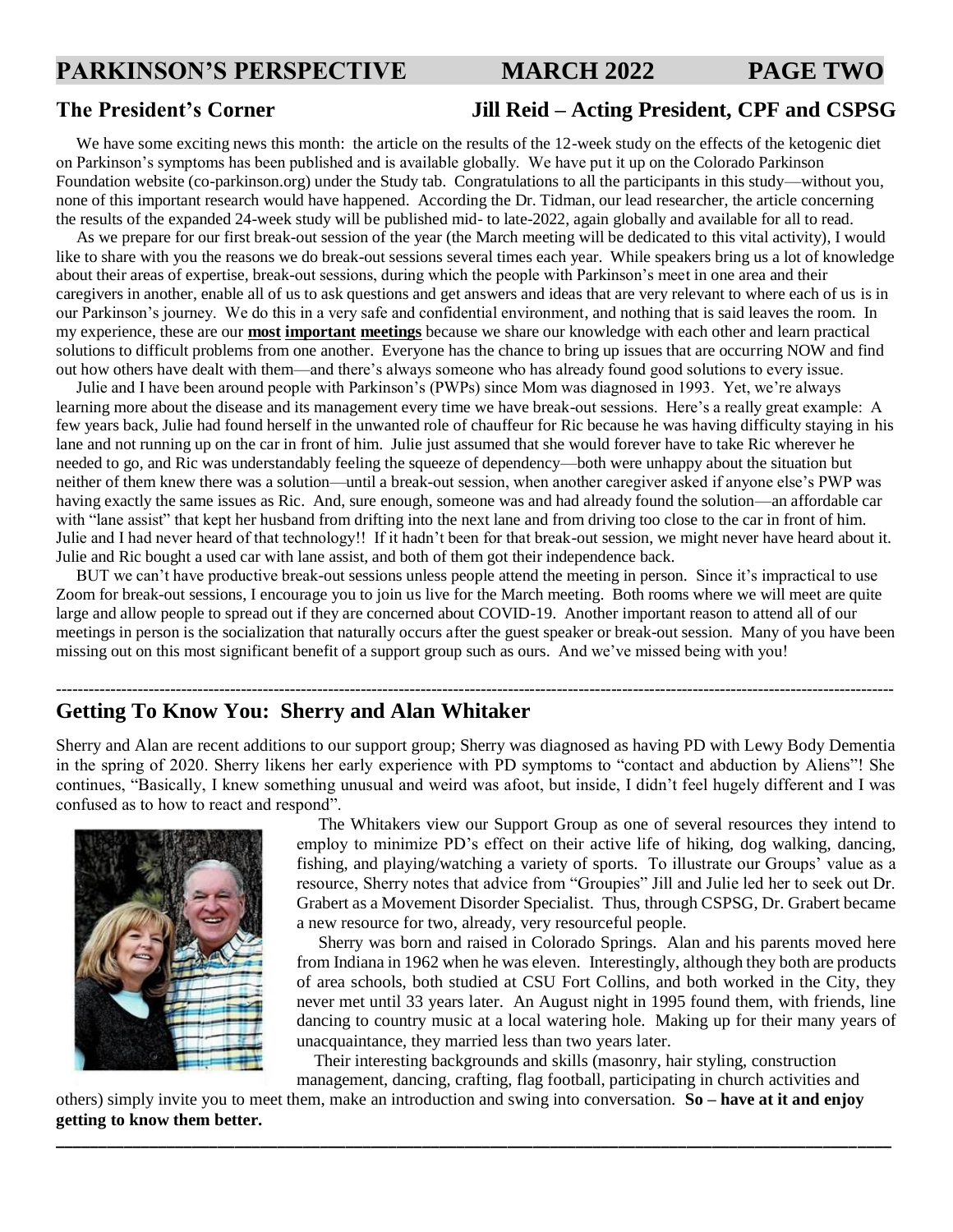#### **PARKINSON'S PERSPECTIVE MARCH 2022 PAGE THREE**

## **Caregiver Pampering Day! Take 5: Soothe All of Your Senses**

Sponsored by PPACG Area Agency on Aging

**When:** Sat. April 30, 2022, 8:30 AM to 1:00 PM **Where:** Colorado Springs Senior Center, 1514 N. Hancock Ave **Admission:** Free with registration

 The event is for family members who are caring for another family member who is 60+ years of age.

 The day includes a catered continental breakfast, pampering time, drop-in activities, classes, and catered lunch.

#### **Scheduled classes will include:**

 *The Healing Power of Music: Being Present Through Your Senses: Sit and Fit: Be A Creative Cookie:*

 *Emergency Preparedness: Aromatherapy: Caring Conversation:*

Registration begins on March 21, 2022 and closes on April 15, 2022. Registration can be done Online: ppacg.org/pampering day Email: [kmathews@ppacg.org](mailto:kmathews@ppacg.org) Phone: 719-886-7526

For more information or to have questions answered, please call Kent Mathews MSW at 719-471-2096 or email Kent at [kmathews@ppacg.org](mailto:kmathews@ppacg.org)

#### **Ketogenic Recipe(s) of the Month**

Lois Lang's Luscious Bread

¼ - 1/3 C melted butter, coconut oil, or olive oil

1 C dry curd cottage cheese (Whole Foods & Sprouts carry this under the name Farmer's Cheese)

| (press down as you measure) |                                                          |  |  |
|-----------------------------|----------------------------------------------------------|--|--|
| 1 t baking soda             | 3 eggs                                                   |  |  |
| ½ t salt                    | $2\frac{1}{2}$ C blanched, ground almonds (almond flour) |  |  |

Preheat oven to 350 degrees

 Place melted butter, Farmer's Cheese, baking soda, salt, and eggs in food processor using metal blade. Process until the mixture is thick and resembles butter in texture.

 Add almond flour and process until mixed thoroughly. If the stiffness of the mixture stops the processor, remove the dough with wet hands and knead by hand until almond flour is thoroughly mixed into other ingredients.

 Grease a loaf pan (about 4" by 8") generously with butter and coat bottom with ground almond flour OR do what I do and line the loaf pan with parchment paper (this way, I don't have to wash the loaf pan every time!).

 Bake at 350 degrees for about 1 hour (50 minutes works at my house at 7200-feet elevation). Removed bread from loaf pan and let it cool before cutting.

Freezable.

For more flavor, try these variations:

- 1. Add 2 T rubbed sage with the butter, cheese, baking soda, salt, and eggs
- 2. Add 3 grains of saccharin or experiment with your sugar substitute (think of substituting for 12 t of sugar), 2/3 C chopped pecans, 1 T cinnamon, and 1 t nutmeg to the butter, cheese, baking soda, salt, and eggs.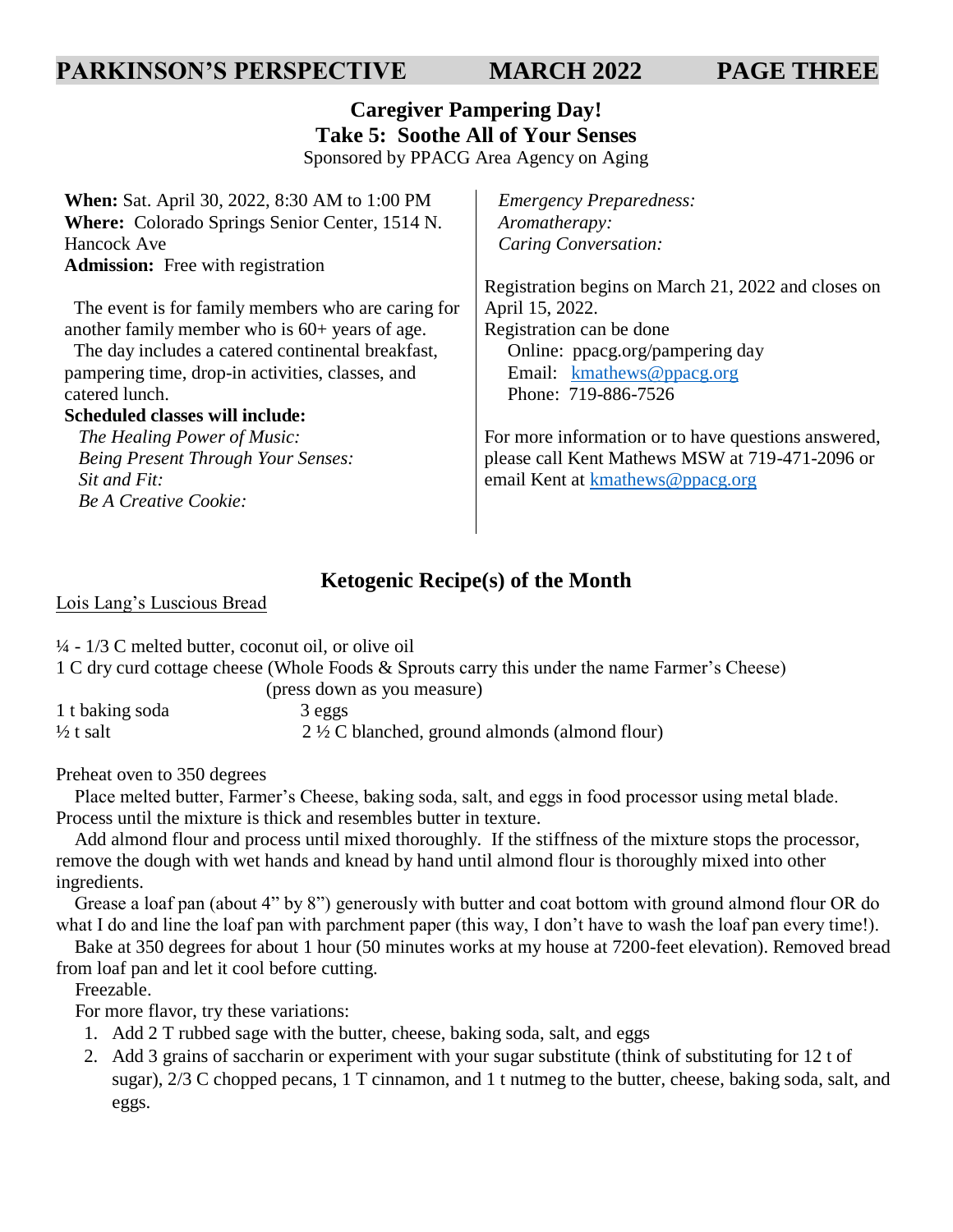### **PARKINSON'S PERSPECTIVE MARCH 2022 PAGE FOUR**

#### **Other Local Support Groups: Other Opportunities**

| <b>Ladies w/Parkinson's</b>                                                                                                                                                                                                                                                                 | <b>Tri-Lakes Parkinson's</b>                                                                                                                                                                                                         | <b>Adult Speech Therapy at Home</b>                                                                                                                                                                                                                                                                                                                                                                                                                                             |
|---------------------------------------------------------------------------------------------------------------------------------------------------------------------------------------------------------------------------------------------------------------------------------------------|--------------------------------------------------------------------------------------------------------------------------------------------------------------------------------------------------------------------------------------|---------------------------------------------------------------------------------------------------------------------------------------------------------------------------------------------------------------------------------------------------------------------------------------------------------------------------------------------------------------------------------------------------------------------------------------------------------------------------------|
| <b>Support Group</b>                                                                                                                                                                                                                                                                        | <b>Support Group</b>                                                                                                                                                                                                                 |                                                                                                                                                                                                                                                                                                                                                                                                                                                                                 |
| If you are a fun-idea<br>person, please consider<br>volunteering to lead this<br>valuable group. If you're<br>interested please notify<br>Julie Pfarrer at<br>db_mgr@co-parkinson.org<br><b>or</b>                                                                                          | Meets the $3rd$ Saturday of every<br>month at 10 am at the Monument<br><b>Community Presbyterian</b><br>Church, 238 3 <sup>rd</sup> Street,<br>Monument. For more<br>information contact Barry<br>Hanenburg at                       | Outpatient speech therapy services<br>conducted in the comfort of the patient's<br>home. Personized speech therapy for<br>restoration of function due to illness or<br>injury.<br>Treating: Parkinson's Voice & Swallowing<br>For more info, contact Jana Hothan, MA,<br>CCC-SLP at $\sin @$ janahothan.com or by                                                                                                                                                               |
|                                                                                                                                                                                                                                                                                             |                                                                                                                                                                                                                                      | phone at (719) 338-8165.                                                                                                                                                                                                                                                                                                                                                                                                                                                        |
| <b>Parkinson's Caregivers</b>                                                                                                                                                                                                                                                               | <b>Essential Tremor Support</b>                                                                                                                                                                                                      | <b>Parkinson's Sing-a-Long Group</b>                                                                                                                                                                                                                                                                                                                                                                                                                                            |
| <b>Support Group</b>                                                                                                                                                                                                                                                                        | Group                                                                                                                                                                                                                                |                                                                                                                                                                                                                                                                                                                                                                                                                                                                                 |
| All family caregivers of<br>persons with Parkinson's<br>are invited to come and<br>participate in our discussion<br>meetings. We meet the 3rd<br>Thursday of each month<br>from 10:00 to 12:00 at 6310<br>Gemstone Way on the east<br>side of Powers and Dublin.<br>Contact Brenda Hicks at | Meeting Location:<br><b>ENT Conference Room Pikes</b><br>Peak Library District. Colorado<br>Springs Library 21c, 1175<br>Chapel Hills Drive.<br>For meeting dates/times or for<br>questions, contact Jim Sanchez<br>at 719-660-7275. | No music experience necessary!<br>Join board certified music therapist, Heather<br>Johnson, every Monday at 1 pm as we<br>participate in group singing focused on<br>improving breath control, strengthening of<br>the throat muscles, and improving voice<br>control, volume, and quality!<br>Location: Square Music Co, 2332 Vickers<br>Drive in Colorado Springs.<br>For more information or to sign up please<br>email heather@squaremusic.co or call/text<br>719-345-2887. |

#### **Happy March Birthdays!**

John Baker Marti Purdy Karen Baker Ken Rowe Marci Braithwaite Shelley Runkle Donna Deis (Rickett) David Smith John Farley Patrick Smith Stephanie Graczyk Karl Stengel Judy Horton Daniel Theis Mary Lekarczyk Marny Weckwerth Donna Lee McDonnell Keith Woestehoff Keith Mitchell

#### -------------------------------------------------------------- **Thank You!**

Thanks to **ALL** who brought food and to those that helped set up & clean up at the last meeting!!

#### **Help us spread some sunshine to our members!**

If you know of a Parkinsonian or PD caregiver that is having a tough time (illness, surgery) or has passed away, please let our Sunshine Chairman, Sharon Carlson, know at 719-597-2355.

#### **March Executive Committee Meeting**

----------------------------------------------------------------

March 15<sup>th</sup> at **11:00** at a place to be determined. You will be notified by email. Contact Jill at [president@co-parkinson.org](mailto:president@co-parkinson.org) if you haven't been to an Executive Meeting so we will know that you're coming. Leave your email address so Jill can contact you if anything changes.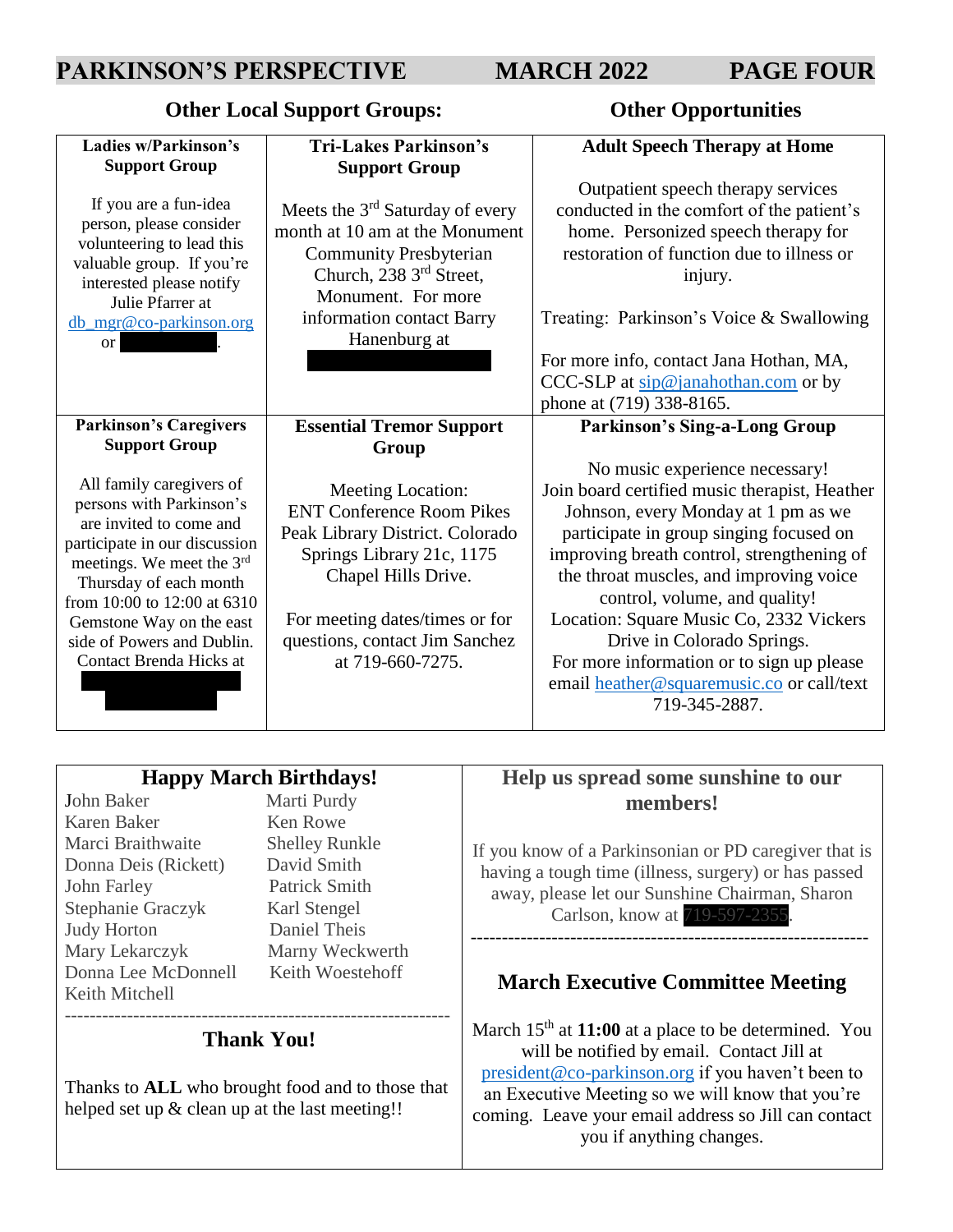#### **February 12, 2022, Program Review\_\_\_\_\_\_\_\_\_\_\_\_\_\_\_\_\_\_\_\_\_\_\_\_\_\_\_\_\_\_\_\_\_\_\_\_\_\_\_\_\_\_\_\_\_\_\_\_\_\_\_\_\_\_\_\_\_\_\_**

## **Results of the 24-week CPF Study on the effects of a low-carb/healthy fat diet/ketogenic diet (LCHF/KD) on PD**

## **Speakers: Dr. Melanie Tidman, DHSc, M.A., OTR/L, MHP & Dr. Dawn White, PHD, RT (R)**

Dr. Tidman announced that this study received Ethics approval and a Phase II approval from the A.T. Sill University Institutional Review Board, Mesa, Arizona and that we were granted an International Registry with Bio Medical Central ISRCTN in compliance with World Health Organization guidelines. After giving a brief overview of the topics she was going to present, she recognized the support group's participants in the study.

Dr. Tidman's background

- Intellectual Bias: I believe in (and personally practice) the LCHF/KD approach for health
- Professional Bias: As a Metabolic Health Practitioner, I work with patients with chronic diseases implementing the LCHF/KD lifestyle to improve health and reduce chronic illness (specifically neurological disorders, metabolic conditions and diabetes)

This 24-week epidemiological study was an extension of a 12-week study, the results of which have just been published in the Journal of Neurodegenerative Disease Management. You can read the article on the CPF website under the tab 'Study'.

Seven of the original 17 that participated in the 12-week study chose to continue on to participate in the 24 week study.

The goal over the 24-week extension of this study was to explore:

- any changes in symptoms of PD, depression or anxiety
- the results of LCHF/KD on Health biomarkers, which included Triglycerides, HDL, Fasting Insulin, C-Reactive Protein, and HgA1C as well as weight, BMI and waist measurements
- the effects of this diet on cardiovascular risk
- and highlight any trends or need for future research on the effects of LCHF/KD on symptoms of Parkinson's disease, depression and anxiety

Approach that was used:

- direct comparison of the same study participants at baseline, 12 weeks, and after the 24-week dietary intervention (pretest/posttest design)
- pre/post scores were compared on the UPDRS Scale (Parts 1 to 4), a widely used PD symptom scale after 24 weeks
- pre/post study scores were compared on the CESD-R020 depression scale and the Parkinson's Anxiety Scale (PAS)

biomarkers were compared between the baseline, 12 weeks and after 24 weeks of dietary intervention Dietary Compliance/Adherence:

- dietary tracking application: Myfitnesspal or written food logs were submitted weekly to record dietary compliance
- using the KetoMojo Blood Glucose/Ketone meter, weekly Glucose/Ketone results were submitted by participants testing in the comfort of their own homes, and then analyzed by researchers to verify dietary compliance.

Brief review of the low carb-healthy fats/ketogenic diet:

what we've been eating since 1977: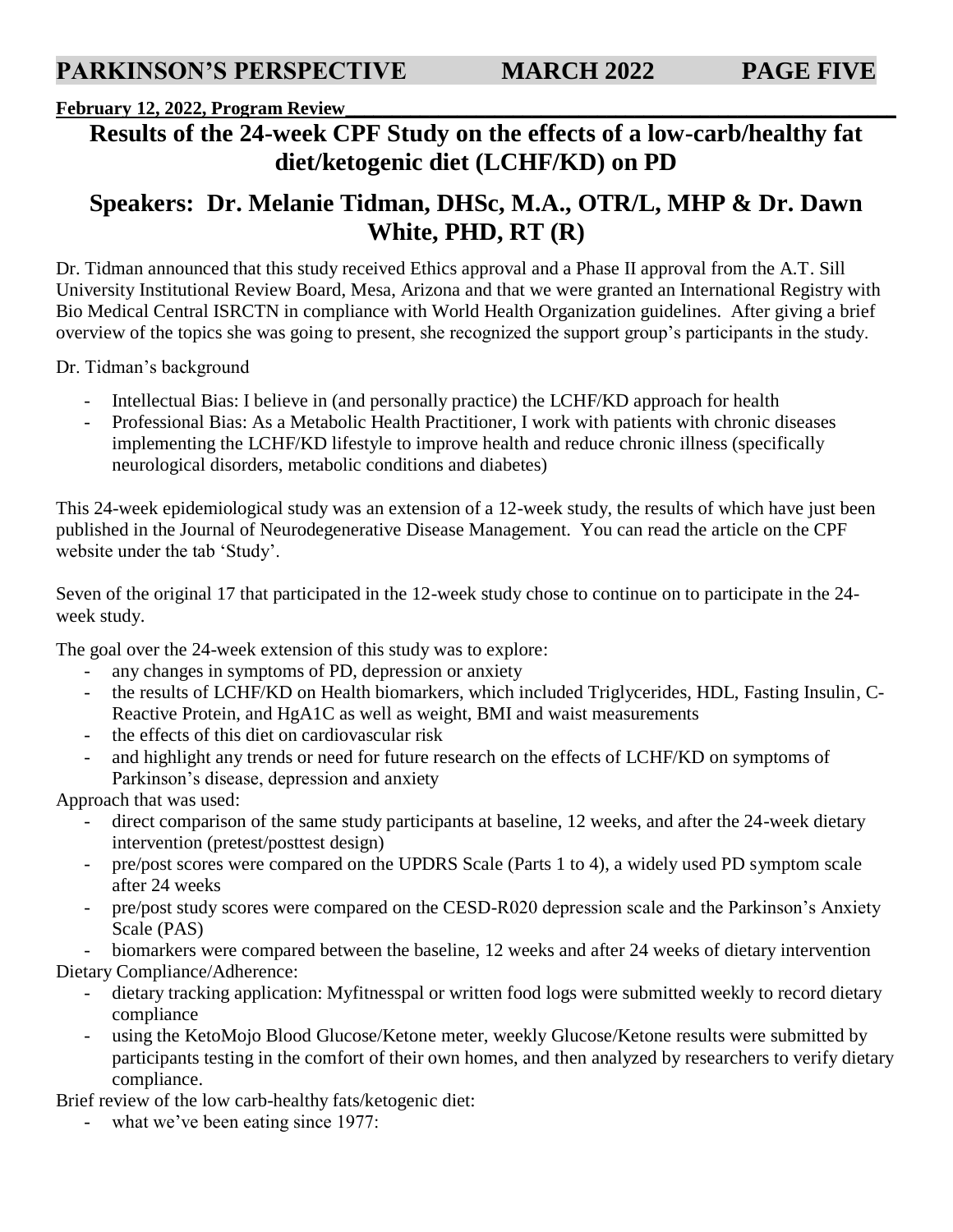## **PARKINSON'S PERSPECTIVE MARCH 2022 PAGE SIX**



current governmental guideline:



- metabolic syndrome (MetSyn): a new diagnosis
	- $\bullet$  high triglycerides (>150mg/dl)
	- low  $HDL good cholesterol (men < 40mg/dl; women < 50mg/dl)$
	- large wait circumference (women  $> 35$ ; men $> 40$ )
	- high blood pressure  $(>130/85)$
	- high blood sugar (hg $A1C>5.6$ )
- Chronic conditions linked to diet and insulin resistance
	- High blood pressure Irritable bowel syndrome
	- PCOS/infertility Acne/skin disorders
	- NAFLD/NASH Obesity/overweight
	- T2Diabetes Autism/ADD/ADHD
	- Crohn's disease Alzheimer's disease
	- Parkinson's disease Some cancers
		-
	- Fibromyalgia GERD/Reflux
	- Some eating disorders Some psychiatric disorders
	- Hormonal imbalance Brain fog/cognitive issues
- The axis of illness: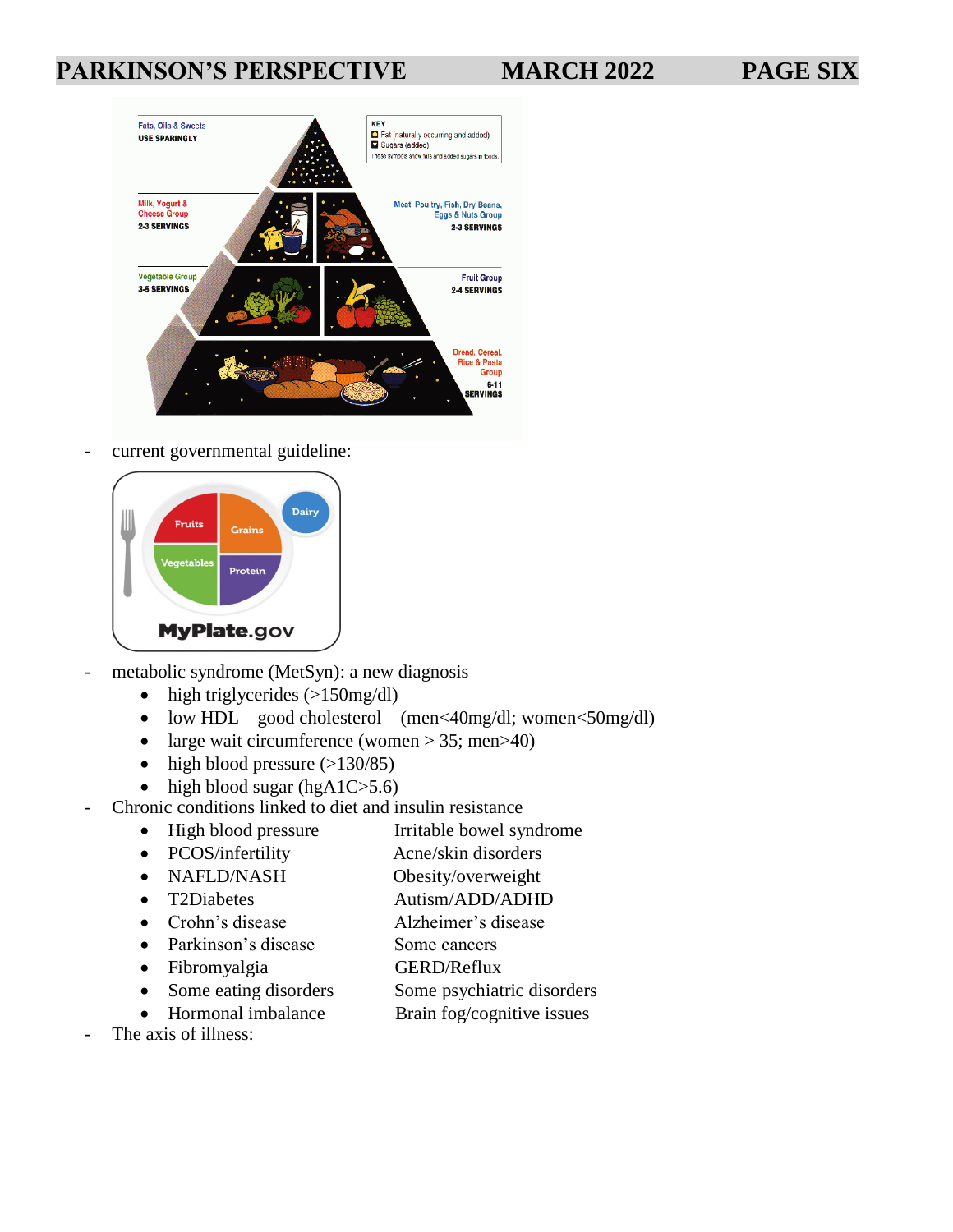#### **PARKINSON'S PERSPECTIVE MARCH 2022 PAGE SEVEN**

#### **INSULIN RESISTANCE**



The LCHF/Ketogenic Diet:



#### Use this Food Pyramid as HIGH FAT basis of your LCHF lifestyle **KETO ZONE** facebook.com/ketozone

- The LCHF/Ketogenic Diet
	- Meat, fish, poultry, eggs
	- Very little (or no) dairy (inflammation and dairy connection)
	- Fats: 70%-80%
	- Protein: $15% 20%$
	- Carbs: less than 5%-10%
	- Mostly green veggies or low glycemic veggies
	- Coconut oil, avocado oil, olive oil, grass-fed butter, beef tallow and lard
	- Drink water…drink water…drink water
- What does the LCHF/Ketogenic Diet do?
	- Raises HDL
	- Lowers triglycerides
	- Decreases blood pressure
	- Decreases abdominal fat
	- Decreases blood sugar
- Organizations endorsing LCHF/KD:
	- The American Diabetes Association
	- NASA
	- The Veterans Administration
	- The American College of Cardiologists
	- The American College of Physicians
	- The Society of Metabolic Health Practitioners
	- The Epilepsy Society

#### **The Results: statistical or nearly statistical significant improvements in:**

- BMI and weight from baseline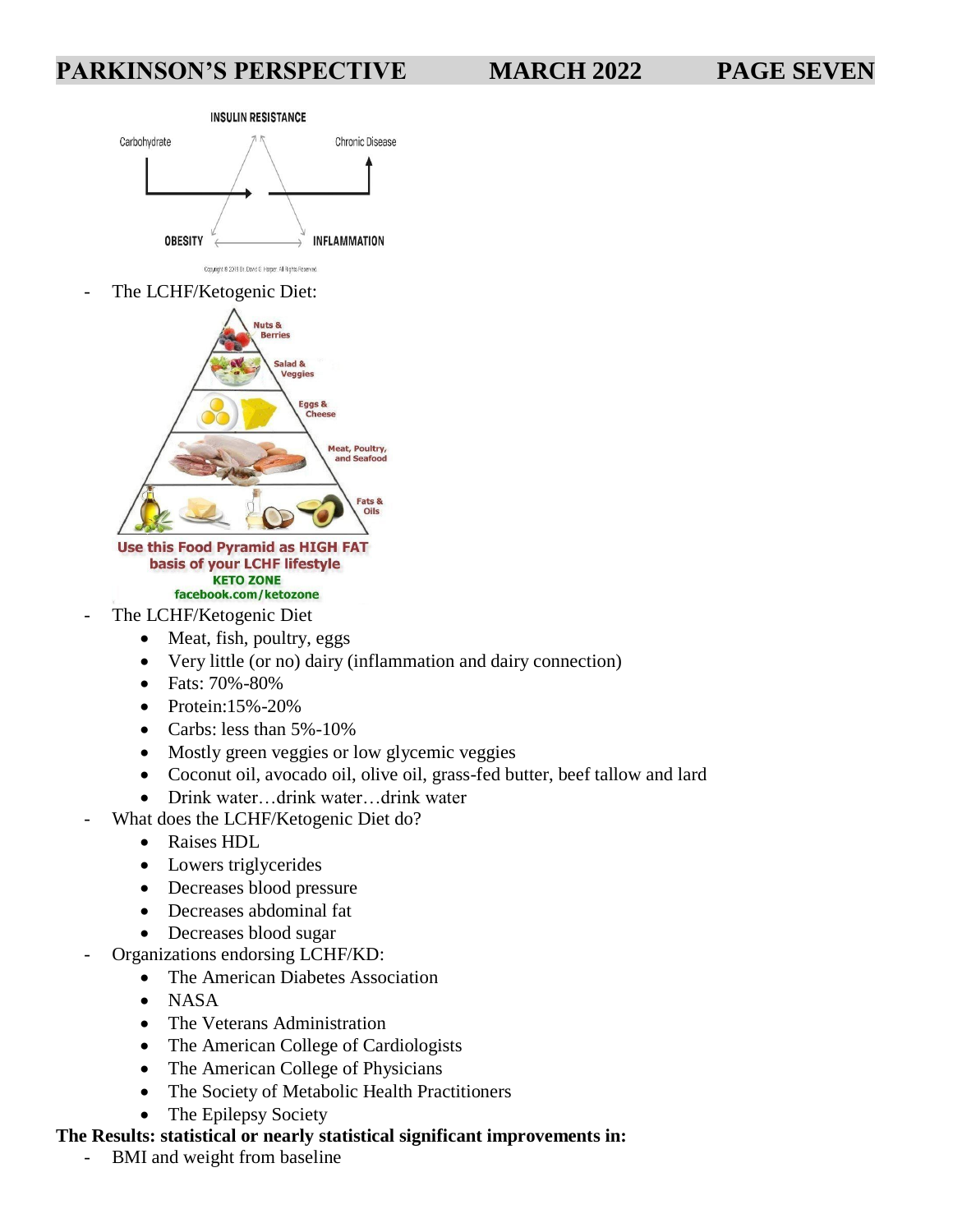## **PARKINSON'S PERSPECTIVE MARCH 2022 PAGE EIGHT**

- Depression scores (not significant in 12 weeks but improvement appeared to take 24 weeks.
- HgA1C (the Type 2 Diabetes marker)
- Fasting insulin
- Hoehn and -Yahr Stages of PD
- Reduction in inflammatory markers (CRP)
- Anxiety scores
- Triglycerides
- Cardiac risk (triglyceride to HDL ratio)
- Behavior, cognition and mood
- Waist circumference (marker of health)

Study limitations:

- Possible limitations in study results from influence of COVID-19 pandemic and social isolation
- Small ample size limits the ability to generalize the results to larger populations and influence level of statistical significance
- Dietary compliance issues can limit the power of the LCHF/KD diet approach for some participants and dampen the study results
- One participant dropped out due to issues of sustainability (original  $n=8$ )
- Some nutritional studies are difficult to measure as far as dietary compliance and longevity especially in observational population health study designs. We controlled for this variable with home testing.

The research team wishes to thank the Board of Directors of the Colorado Parkinson Foundation for funding and sponsoring this study. Their commitment to research endeavors in the study of Parkinson's disease is a tremendous contribution to the body of research concerning this condition.

Study publication for the 24-week study is anticipated mid-late 2022.

#### **The Ketogenic Diet and Quality of Life: Results of a Qualitative Interview**

Having Parkinson's disease affects your entire body and soul. Understanding who you are and what is happening begins early, and finding a way to ease these feelings is paramount. Finding a study to become part of offers a glimmer of hope that the intervention will increase your mental, physical, and social quality of life. This study started as a 12-week intervention and was extended to a 24-week longitudinal study. The following is a glimpse into the words and experiences from their person journey.

Here are some examples of the feedback from the interviews conducted by Dr. White:

Physical changes:

- "Some of the issues I ad was pain in the feet and pain in the knees and pain in the fingers and just overall body pain. And a lot of that has gone away. I'd say about 50% of it has gone away. Maybe more"
- "I'm definitely stronger and more stamina. I rode my mountain bike Saturday, Sunday. I don't remember. Just from what I had been doing on my Peloton, I was night and day different, from where I would usually conk out during the ride or during some portion. This routine I had; I could tell a huge difference.
- I don't really have any serious sugar cravings anymore. They probably became unnoticeable around week six or seven. So, it's been a long time since I've craved sugar."

Mental clarity:

"I'm liking the coconut oil. I think my vocabulary and my thought process has really come around a lot." His spouse suggested "his cognition has definitely improved, especially when he's consistent on his coconut oils. When he does both the regimen of the coconut oil and the diet. The difference is huge."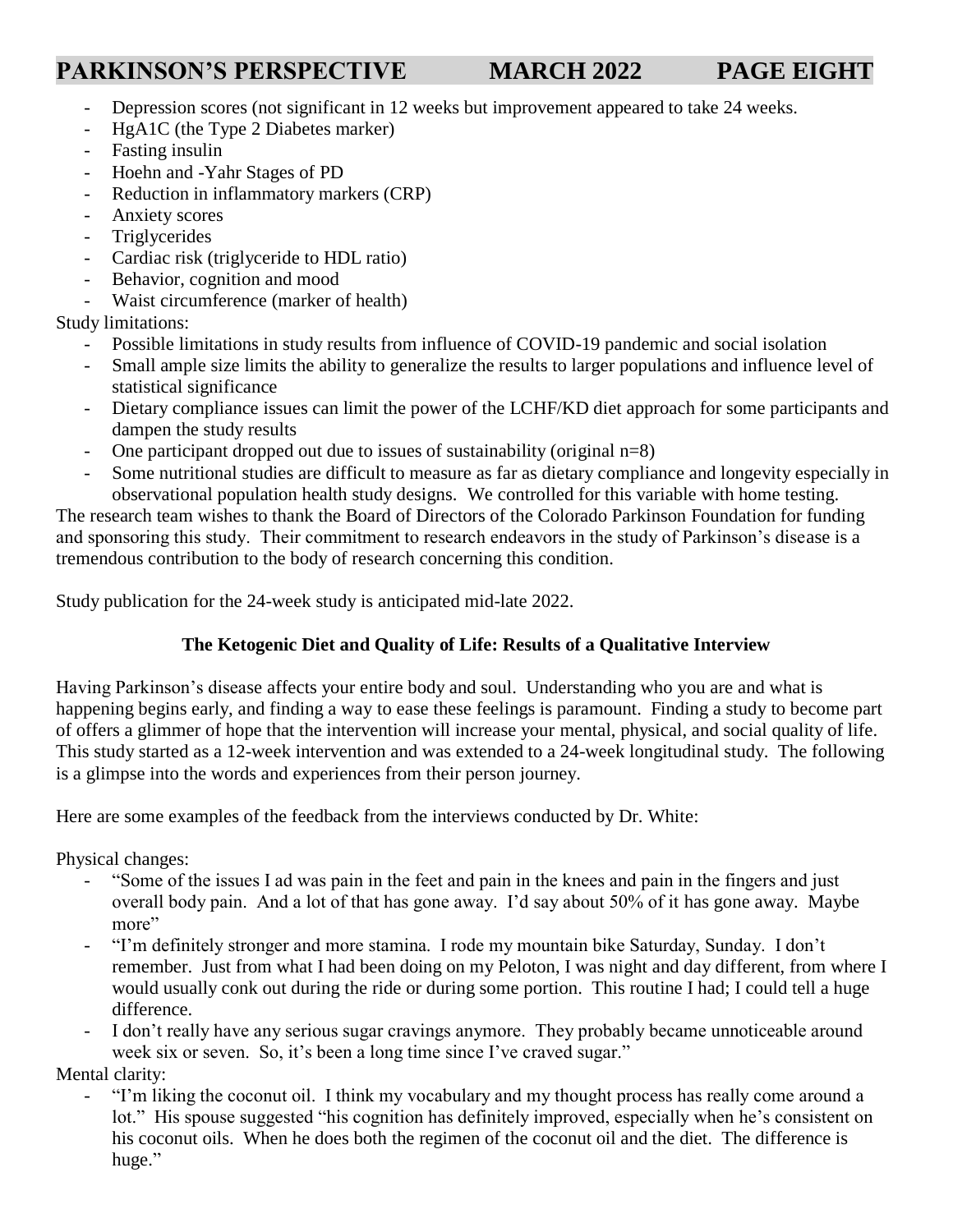## PARKINSON'S PERSPECTIVE MARCH 2022 PAGE NINE

- "I think I have less fogginess. I did have a lot of fogginess in my mind, before the diet, and now I have less fogginess. So, it's been a very good thing for that."

Rolling with the punches:

- "I think I have been noticeably more relaxed about day-to-day frustrations and unexpected events that come up and have been taking them in stride for the most part."
- "I'm more outgoing, more alive, basically, is the best way I can describe it."

Family is everything:

"My son, who's 18 and way overweight, actually joined me and my fiancée, in eating the keto. I never pushed him because he's a teenager; you push them, they go the other way. But through our example, through my example, he decided it would be something good for him. And he's really come around. He's not a rigid as me, but it's pretty rigid for a teen ager. And one day he was like, "Boy, this sugar really makes me feel like crap if I eat it, and then the next day I'm just sick. So, this stuff is really toxic, isn't it?" so from his mouth, I appreciated someone of his age being able to go to that attitude as well."

Looking into the future:

- "My attitude and my emotional outlook have improved significantly."
- "He has made lifestyle changes in his thought processes. It's just being able to stay focused on the goal long-term to see how it can optimally affect him."
- "It's made me more optimistic that I'll probably have more of a life to live. Before, I thought that I was getting worse in my Parkinson's disease and then I'd pass away soon, but now I don't have that feeling. So I think I'll be here now for 20 years."

Continuing the Ketogenic way of life:

 Every single participant explained how they plan to stay on the Ketogenesis diet for their health and to meet their personal goals. Here are a few of the comments.

- "I was highly skeptical, when I went into this study, that it would do anything or that it was a healthy way to eat. But all of the arguments that Dr. Tidman (and the team) presented, when I really thought about them, trying to think about them objectively and not carrying with me all my previous biases, they actually made sense. Now for me personally, the proof is in the results. And I am now gone from a highly skeptic to...I'm like an ambassador for this way of life now, because I'll tell anyone who will listen.
- "I'll continue to do it because I'm still not to my goal. My goal is to be a 40 waist and I'm 40 and a half inches. So I got to stay there. I think it'll just be a lifetime of commitment in changing my eating habits."
- "I plan on continuing with the diet."
- "I still am doing that and my daughter is jumping back on board with me."
- "Oh, yeah. For permanent, absolutely. Definitely permanent."
- "Yeah, I'm planning on staying on it."
- "I just want to say thank you very much for creating the study. And I'm really happy that I participated in it. I'll continue participating in it as long as I can."

#### **Future Studies**

Healthy fats consumption and LCHF/Ketogenic diet effects on cognition (memory, attention span, etc.) in PD

- MCT oil
- Coconut oil
- Avocado oil